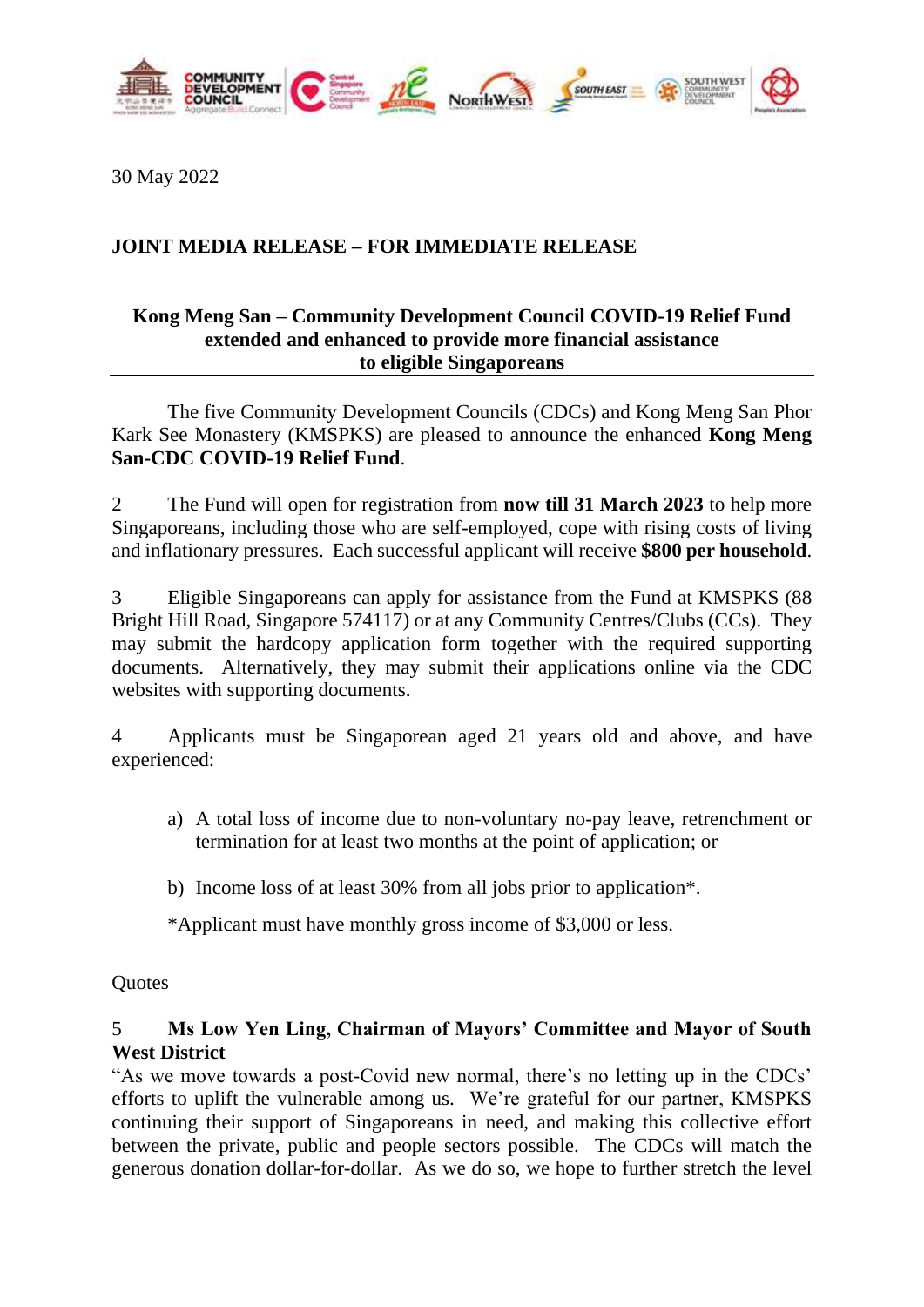

of assistance, especially for those coping with rising living costs amid the loss of jobs or livelihoods. This relief fund complements the pool of local assistance schemes, and re-skilling and job matching opportunities that CDCs provide for at-risk residents."

# 6 **Ms Denise Phua Lay Peng, Mayor of Central Singapore District**

"Being close to the ground, the CDCs are well positioned to understand the needs of the community. For years, we have rallied and mobilised our strong network of partners to co-create solutions and implement programmes that assist the needy and bond the community.

I am grateful for the compassion and cooperation shown by KMSPKS to do good for Singaporeans who are in need, regardless of race or religion. This initiative truly embodies the spirit of our country and brings us more hope and strength in such times of uncertainties."

## 7 **Mr Desmond Choo, Mayor of North East District**

"We have neared the end of a life-altering pandemic. However, global events continue to impact our lives in unimaginable ways. Daily household expenses are rising and we are uncertain of what the future holds for us.

However, as Singaporeans, we will continue to stand united as one with resilience, strength and compassion for one another. We are thankful to partners such as KMSPKS for joining us hand in hand and sharing our passion and dedication to helping our communities thrive."

# 8 **Mr Alex Yam, Mayor of North West District**

"The enhancements to the KMS – CDC COVID-19 Relief Fund come at a timely juncture as Singapore embarks on its transition to living with COVID-19, and things return to a sense of normalcy.

These past two years have been a trying ordeal for many families in Singapore. As we move through this transition, it is a reminder to us all to not forget our neighbours and friends who may need a helping hand. We hope these enhancements to the scheme give a leg-up to help those in need to emerge stronger from the pandemic."

# 9 **Mr Mohd Fahmi Aliman, Mayor of South East District**

"We are thankful to KMSPKS for their donation and cooperation in managing this COVID-19 Relief Fund, with the goal to support Singaporeans and their livelihoods. A month ago, the Mayors, together with KMSPKS, had reviewed and made improvements so that we can better meet the needs of residents through this Fund.

These enhancements that we have rolled out will no doubt bring more assistance to families that are struggling. The process of application for this Fund has also been made seamless and more accessible, through online channels and physical touchpoints at our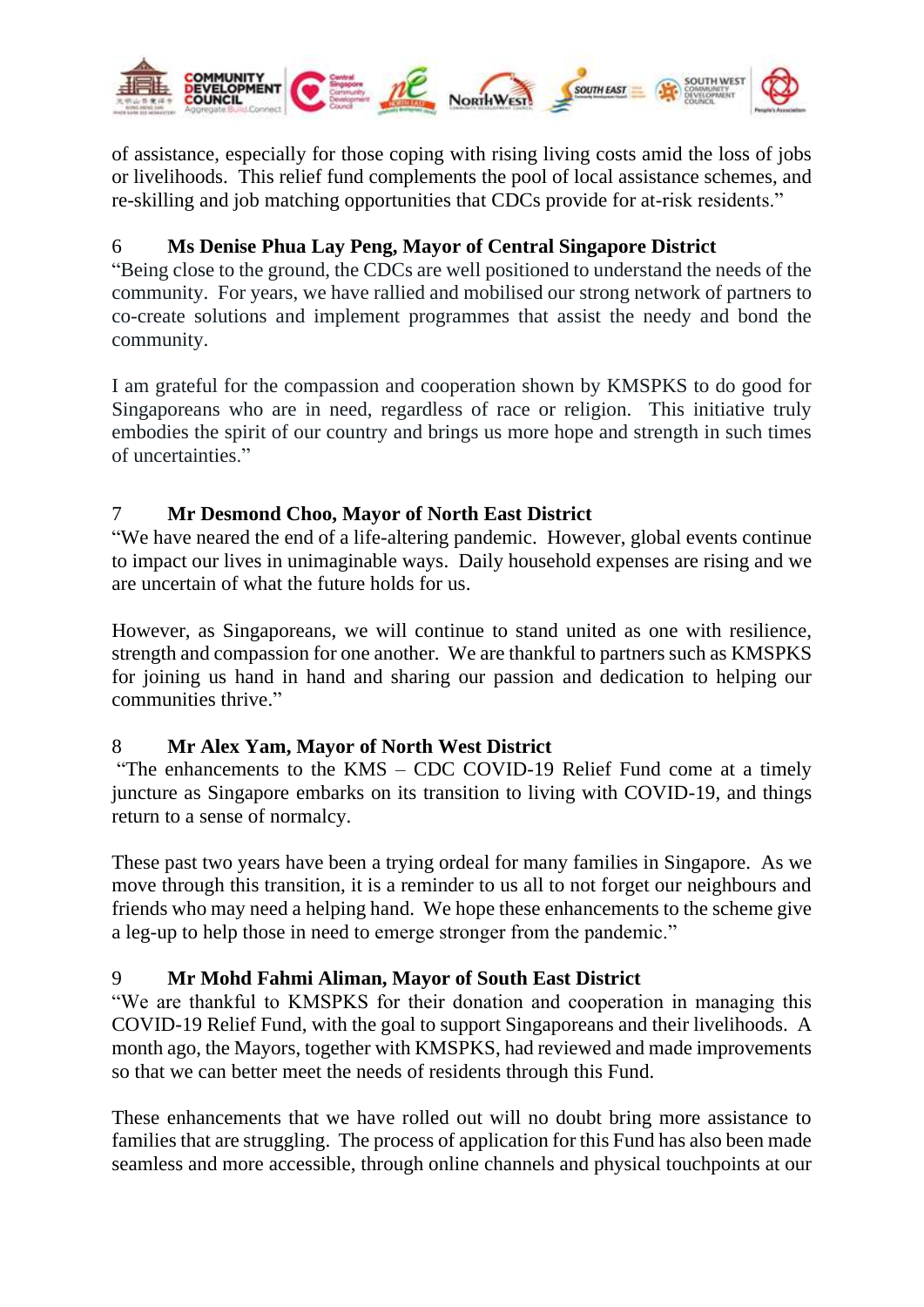

CCs and the Monastery itself. We hope more households who meet the criteria of the Fund will come forward to benefit from this Fund, as well as the many initiatives and programmes in place at our CDCs."

# 10 **Venerable Sik Kwang Sheng, Abbot, Kong Meng San Phor Kark See Monastery**

"Compassion is a core tenet of the Buddha's teaching, and central to our faith. With the COVID-19 pandemic severely impacting the lives of individuals in the community over the past 2 years -- and continuing to take its toll despite easing safe management measures -- KMSPKS is duty-bound as followers of the Buddha to help bring healing to the hearts and minds of those affected. The monastery is blessed to be able to expand our Covid relief fund so that more individuals and families will be able to receive a helping hand amid these challenging times."

For media enquiries, please contact:

Tan Yun (Ms) Manager, Marketing Communications Kong Meng San Phor Kark See CDC Planning and Development Monastery Email: [tanyun@kmspks.org](mailto:tanyun@kmspks.org)

Razmiah Yacob (Ms) Head, People's Association Email: [razmiah\\_yacob@pa.gov.sg](mailto:razmiah_yacob@pa.gov.sg)

Peggy Lam (Ms) Assistant Director, People's Association Email: [peggy\\_lam@pa.gov.sg](mailto:peggy_lam@pa.gov.sg)

- End -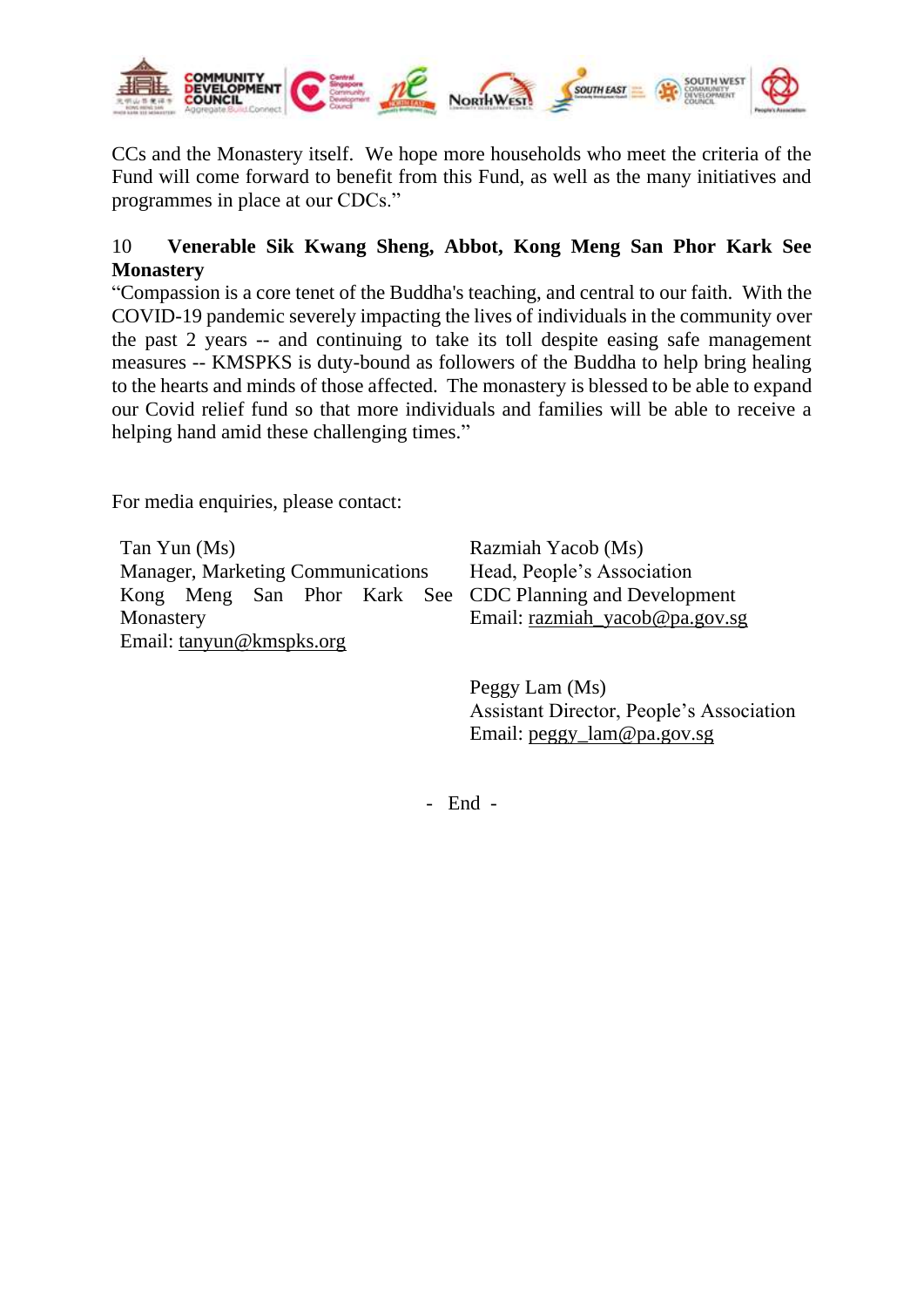

**Online applications** for the Fund can be accessed via the CDC websites at the following URLs:

Central Singapore CDC <https://go.gov.sg/kms-cscdc>



North East CDC <https://go.gov.sg/necdckms>



North West CDC <https://go.gov.sg/kms-nwcdc>



South West CDC <https://go.gov.sg/kms-swcdc>



South East CDC <https://go.gov.sg/secdckms>

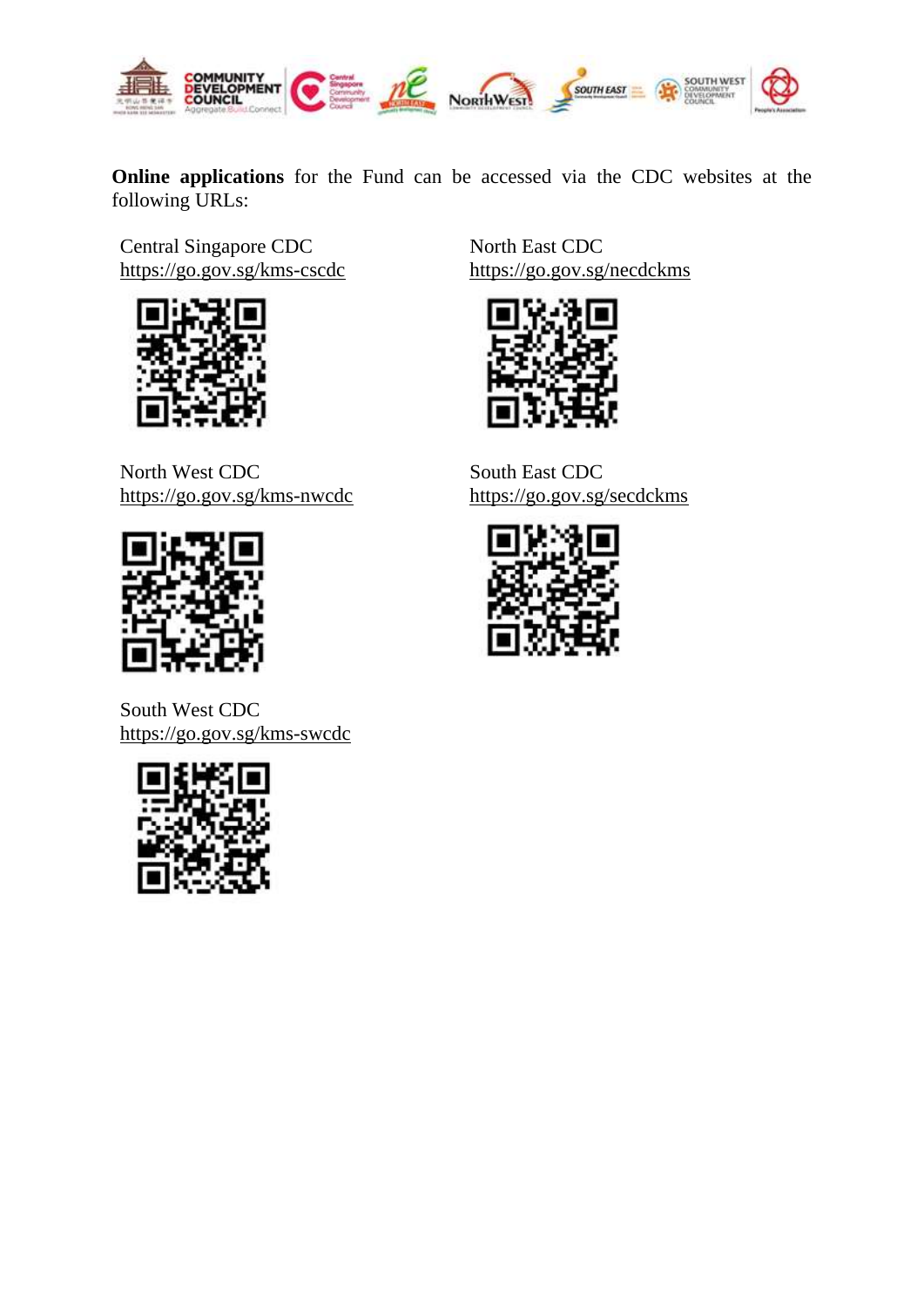

## **About the CDCs**

Since 1997, the CDCs have been bridging communities by strengthening social infrastructure, building social resilience and social capital, and promoting a culture of giving back, through the following ways:

- (a) Aggregator of Needs and Resources
- (b) Builder of Capability / Capacity in Partners and Networks
- (c) Connector of Communities

There are five Community Development Councils (CDCs), namely, Central Singapore, North East, North West, South East and South West CDCs. Mayors of the Districts are Chairman of the respective CDCs. The Office of the Mayors comprises:

| (a) Ms Low Yen Ling         | Chairman of Mayors' Committee &     |
|-----------------------------|-------------------------------------|
|                             | Mayor of South West District        |
| (b) Ms Denise Phua Lay Peng | Mayor of Central Singapore District |
| (c) Mr Desmond Choo         | Mayor of North East District        |
| (d) Mr Alex Yam             | Mayor of North West District        |
| (e) Mr Mohd Fahmi Aliman    | Mayor of South East District        |

For more information, please visit [www.cdc.gov.sg](http://www.cdc.gov.sg/) and [www.pa.gov.sg](http://www.pa.gov.sg/)

### **About Kong Meng San Phor Kark See Monastery (KMSPKS)**

Kong Meng San Phor Kark See Monastery (KMSPKS) is a spiritual sanctuary in urban Singapore where one can learn the Buddha's teachings of wisdom and compassion; practise mindfulness; develop gratitude and bring happiness to all.

Founded in 1921, KMSPKS is one of the first traditional Chinese forest monasteries in Singapore. Today, the monastery sits on 75,470 square metres – equivalent to the size of almost 11 football fields – and is one of the most significant and renowned monasteries in Southeast Asia, seeing thousands of devotees each year. Over the years, KMSPKS has grown dynamically in Dharma propagation, community involvement and religious harmony efforts.- Along with major Buddhist events including Qing Ming Festival, Vesak Day, Ullambana Festival, and The Grand Prayer that Blesses and Benefits All Sentient Beings, KMSPKS also hosts monthly Buddhist talks as well as weekly classes for both the young and old.

In addition, in the spirit of 'giving back', KMSPKS has been eager in its efforts to offer community services and family-friendly activities ranging from counselling, cremation, meditation retreats, yoga sessions, art classes, free tuition to the distribution of food rations and health talks. These deeds have brought residents and the communities closer together, and helped the needy to improve their lives.